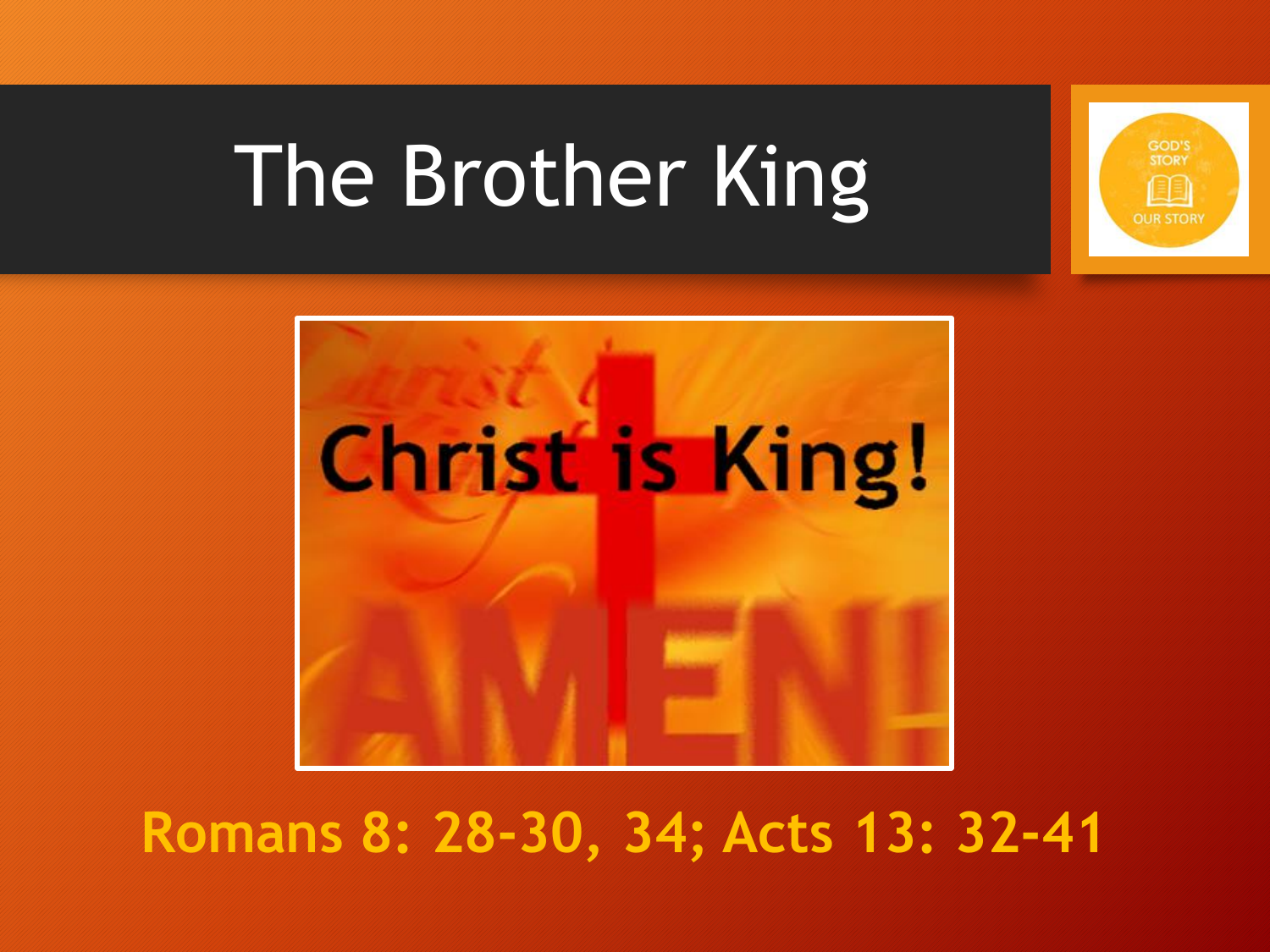### Justified; no condemnation



- 1. Because I have tried my best to be a good Christian
- 2. Because I believe in God and try to do His will
- 3. Because I believe in God with all my heart

Question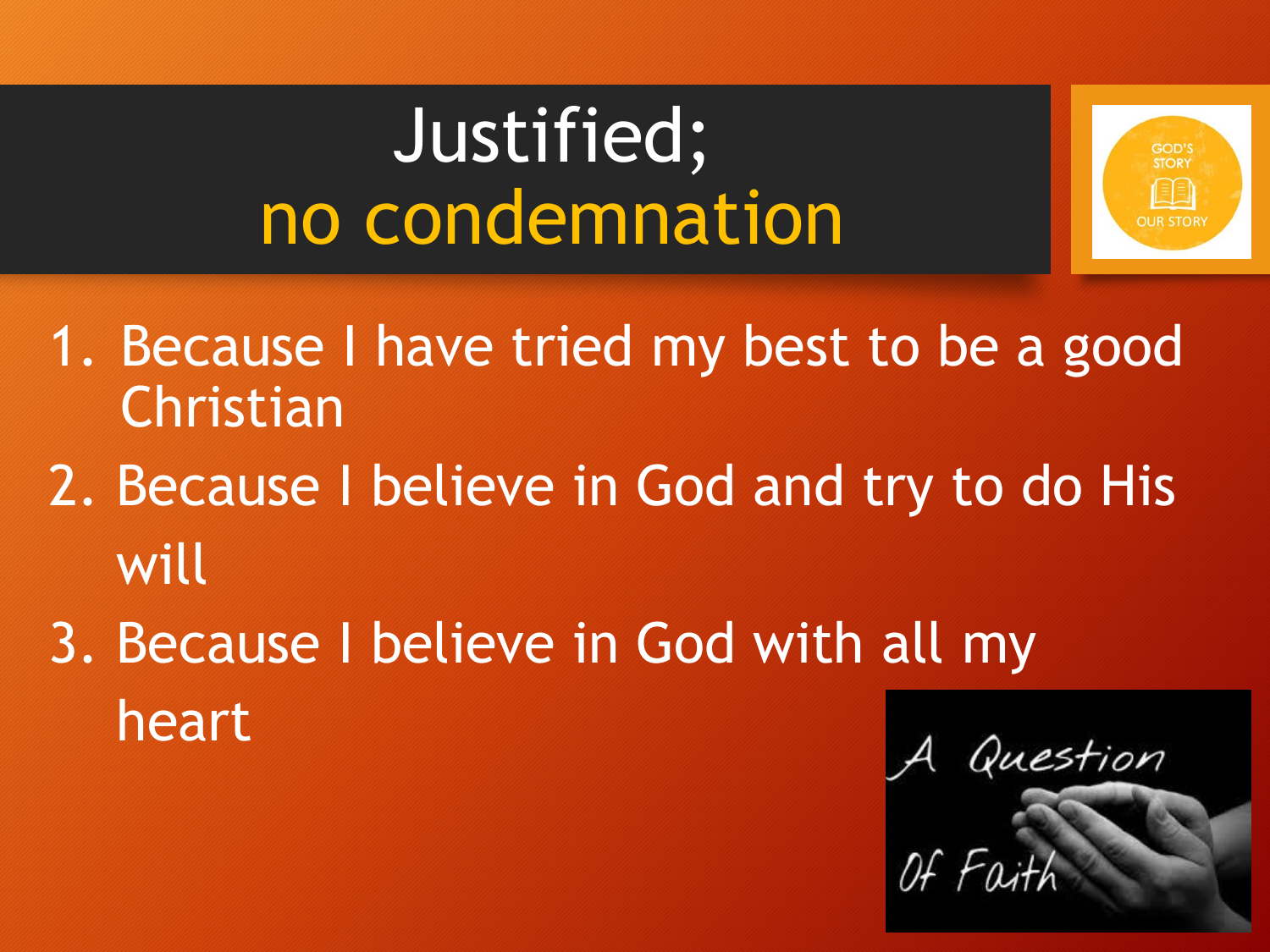### Justified; no condemnation



1. Because I have tried my best to be a good Christian - salvation by works 2. Because I believe in God and try to do His

will - salvation by faith plus works

3. Because I believe in God with all my heart - salvation by faith as a works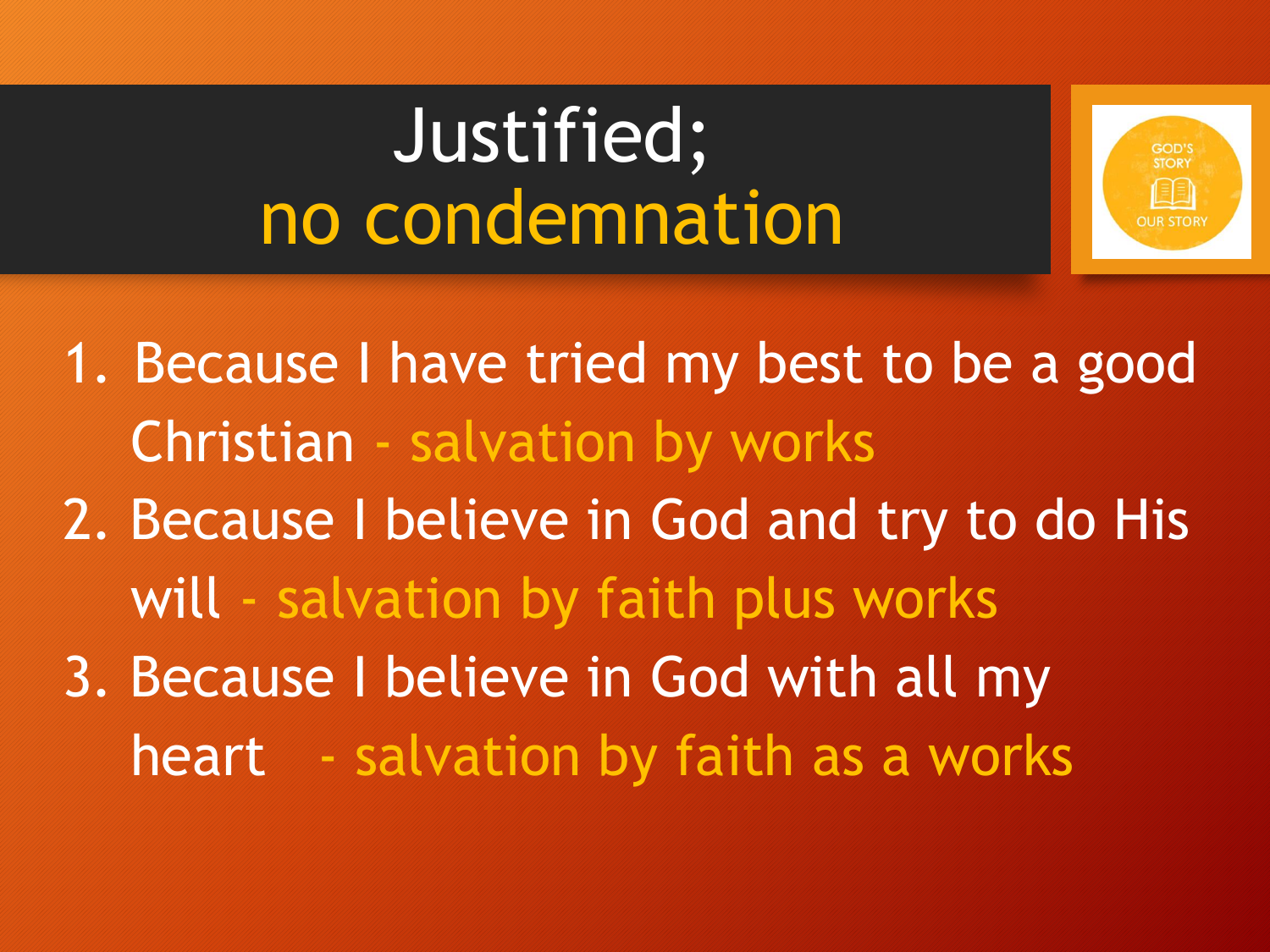The Brother King; to be conformed



## **A RECAP**

"For those God foreknew he also predestined to be **conformed to the image of his Son**, that he might be the firstborn among many brothers and sisters."

Romans 8: 29

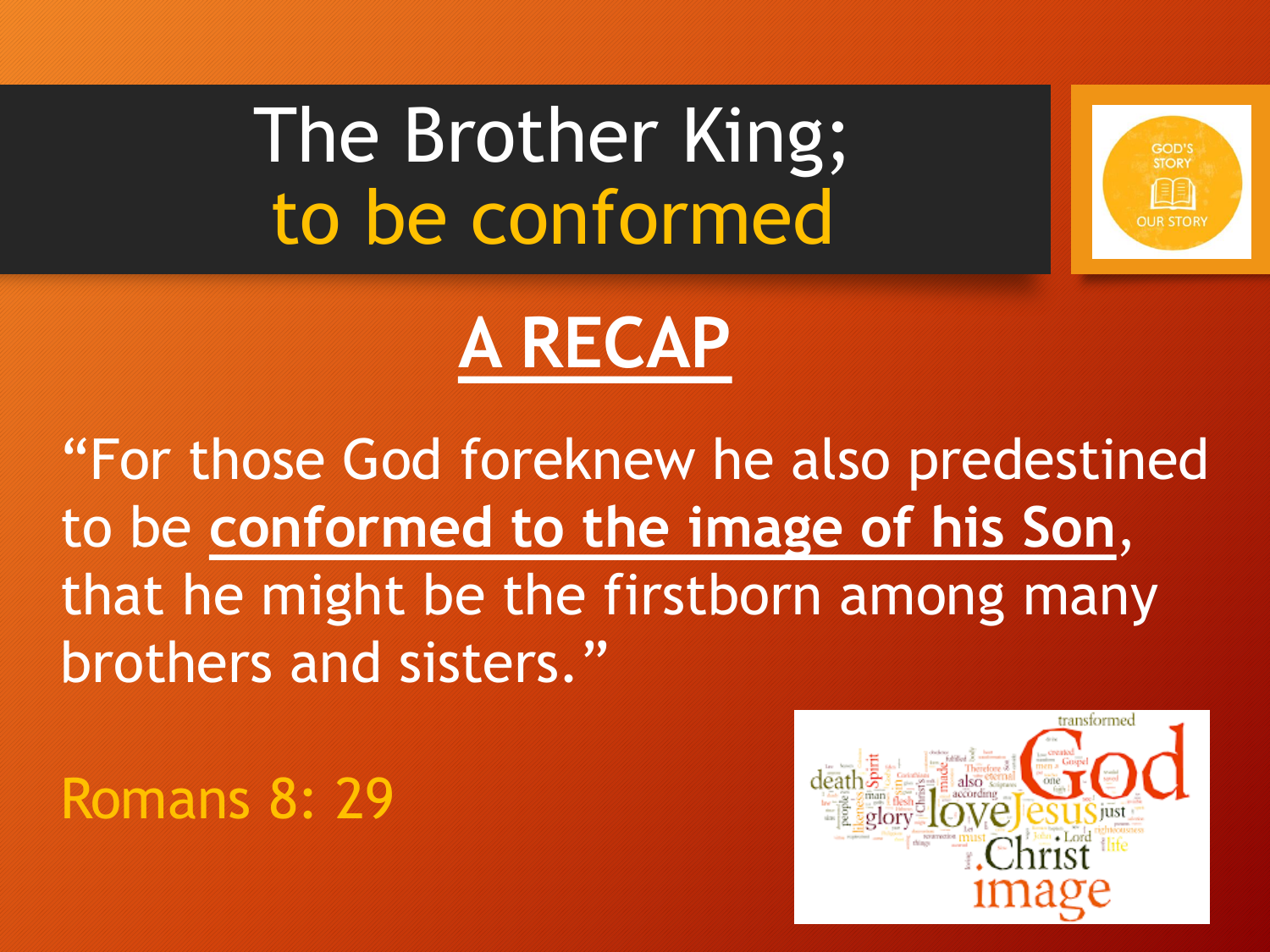### Justified; no condemnation



- Justification
- God's Options
- God's Justification

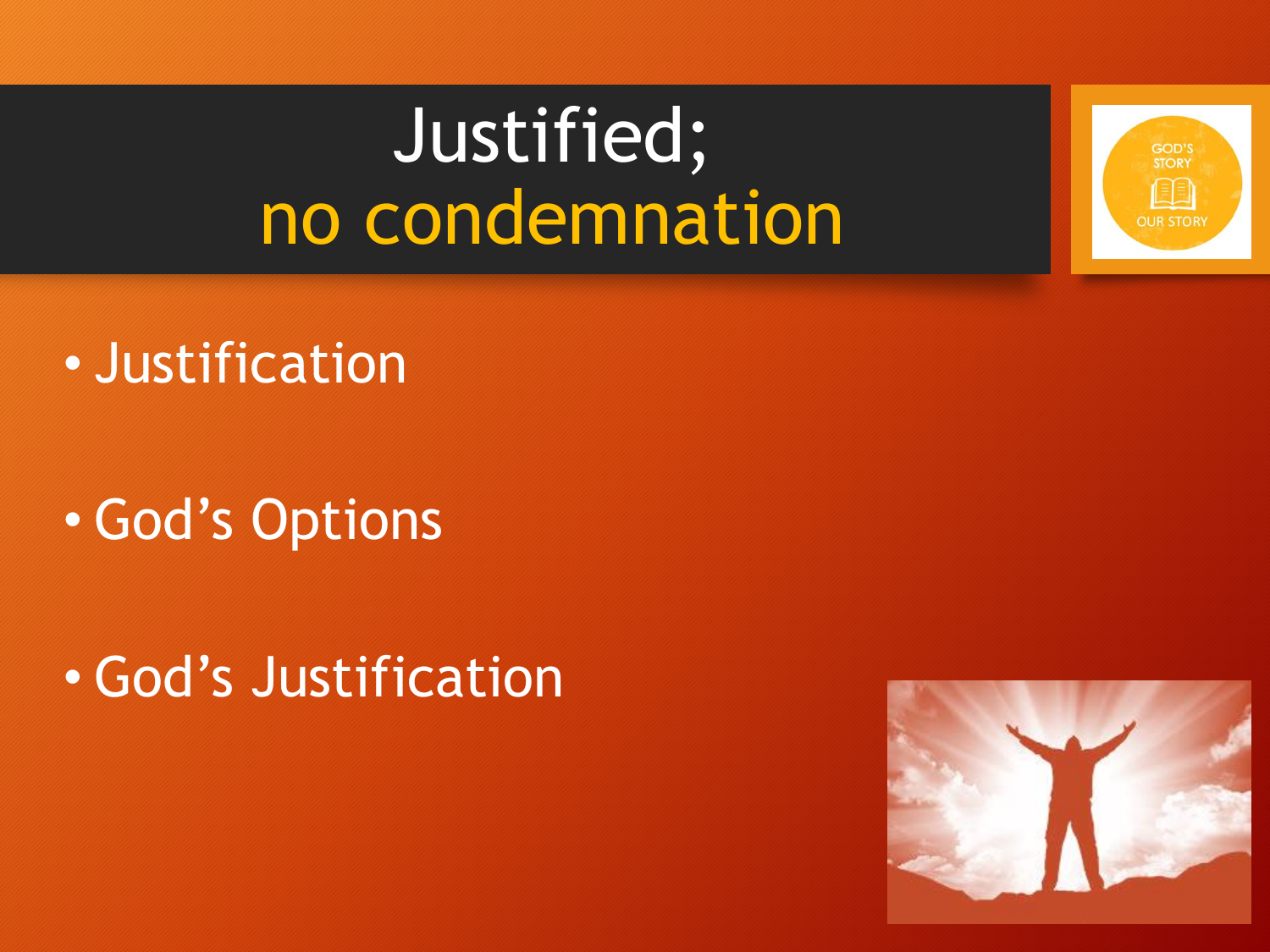Justification Romans. 8: 30, 33; Acts 13: 39





GOD'S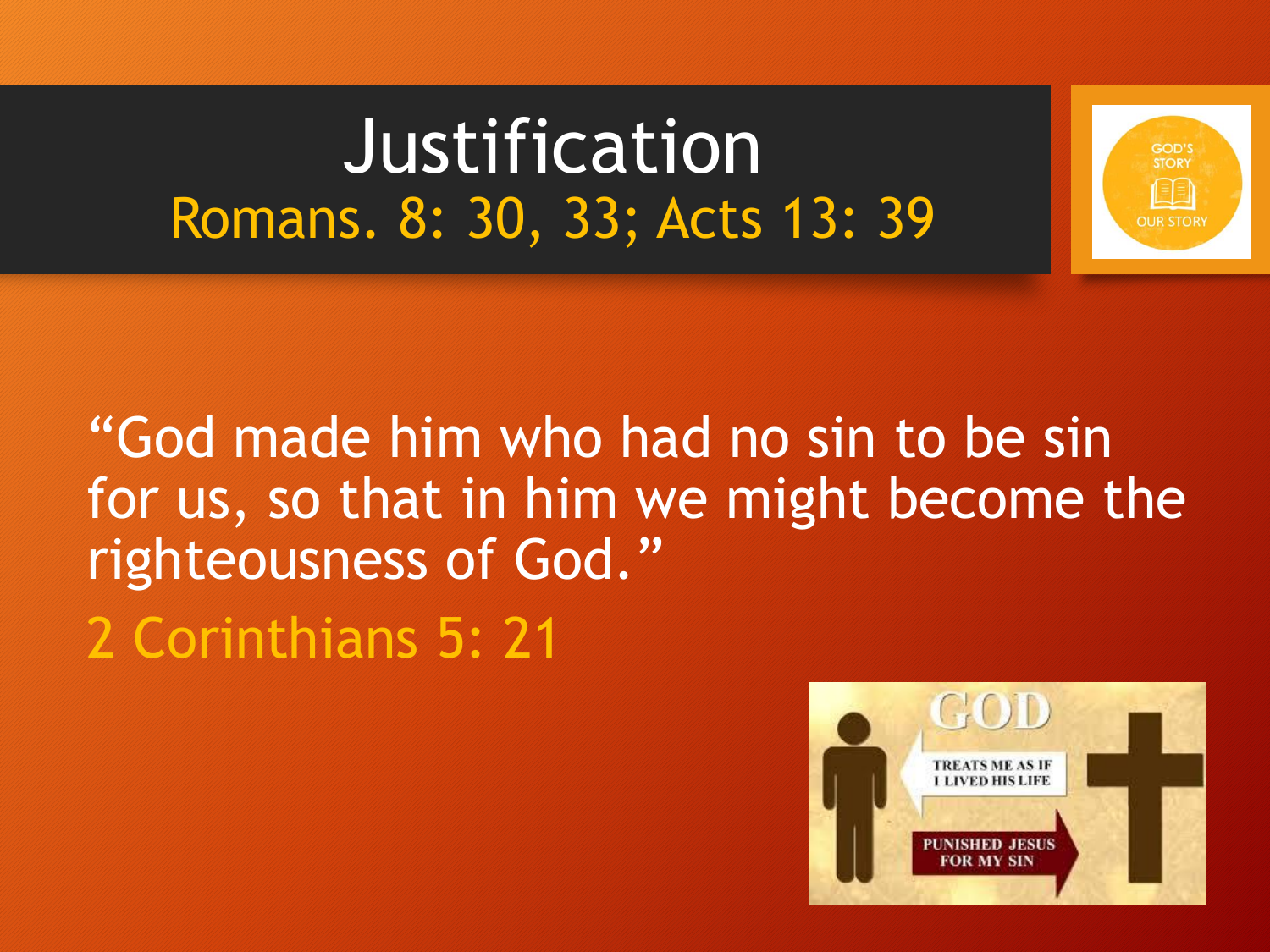#### God's Options Romans 3: 23; 2 Timothy. 4: 8



• Compromise





GOD'S **STOR** 

**OUR STOR**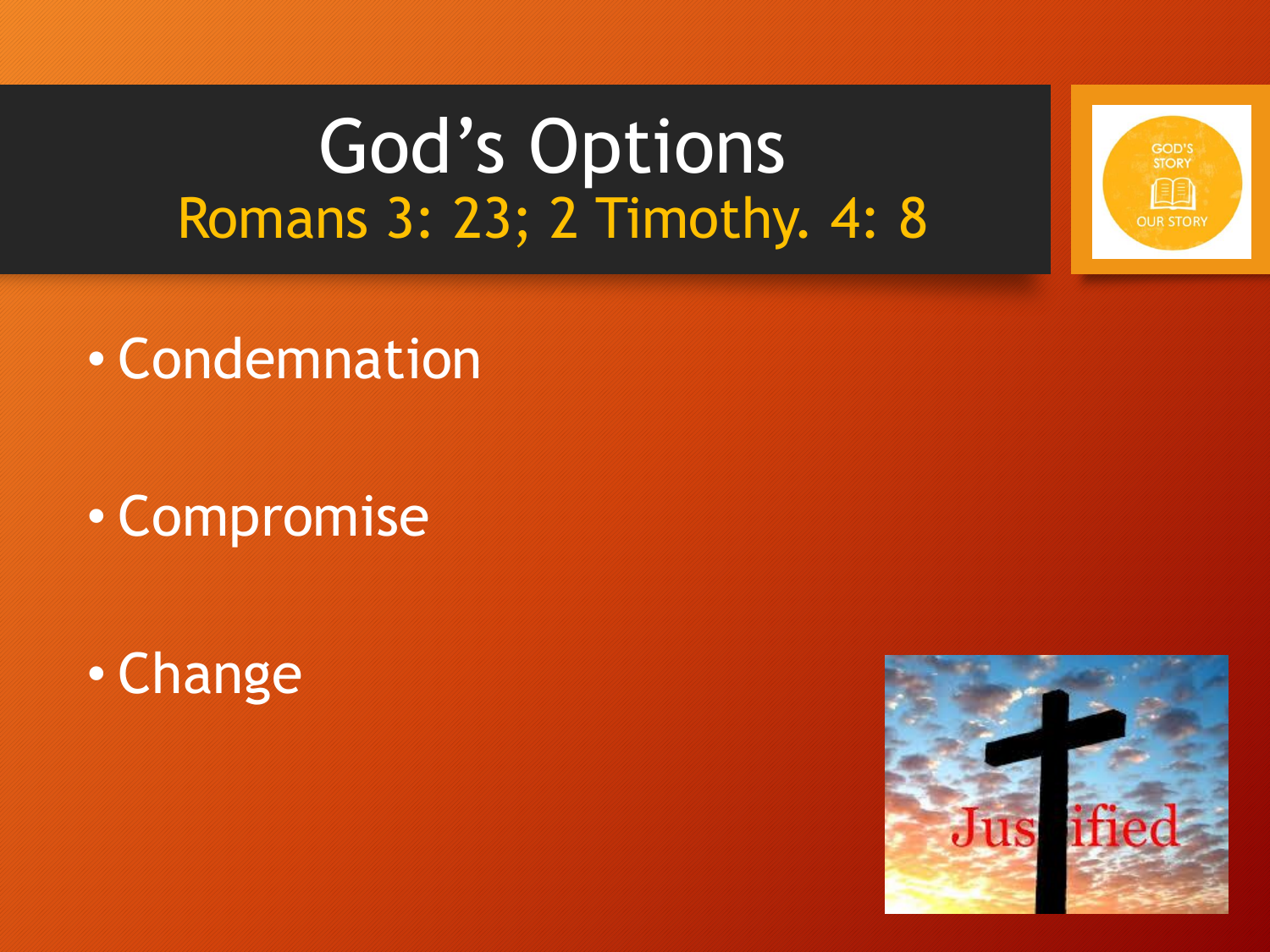#### God's Justification Acts 13: 32-41; Romans 3: 21-26



- **4. The Position**; Roms. 28: 33-34; Acts 13: 37-38; Eph. 2: 4-6
- **5. The Pronouncement**;

Roms. 3: 26; Acts 13: 38-39

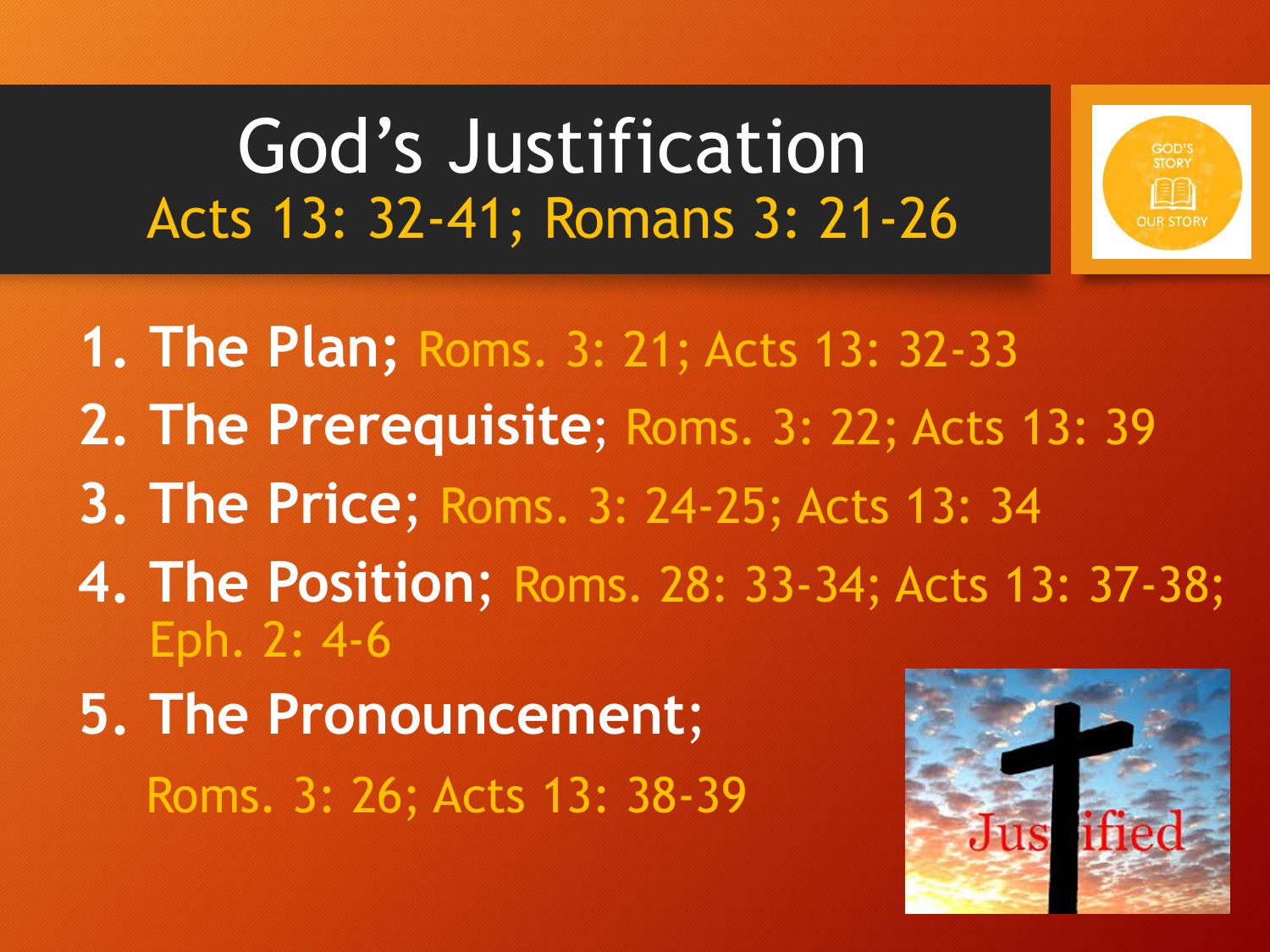# **The Proof of Justification**



1. The Truth of Saving Faith; Roms. 3: 24

2. We cannot Justify Ourselves (legalism?)

3. Faith alone does not save us (liberalism?)